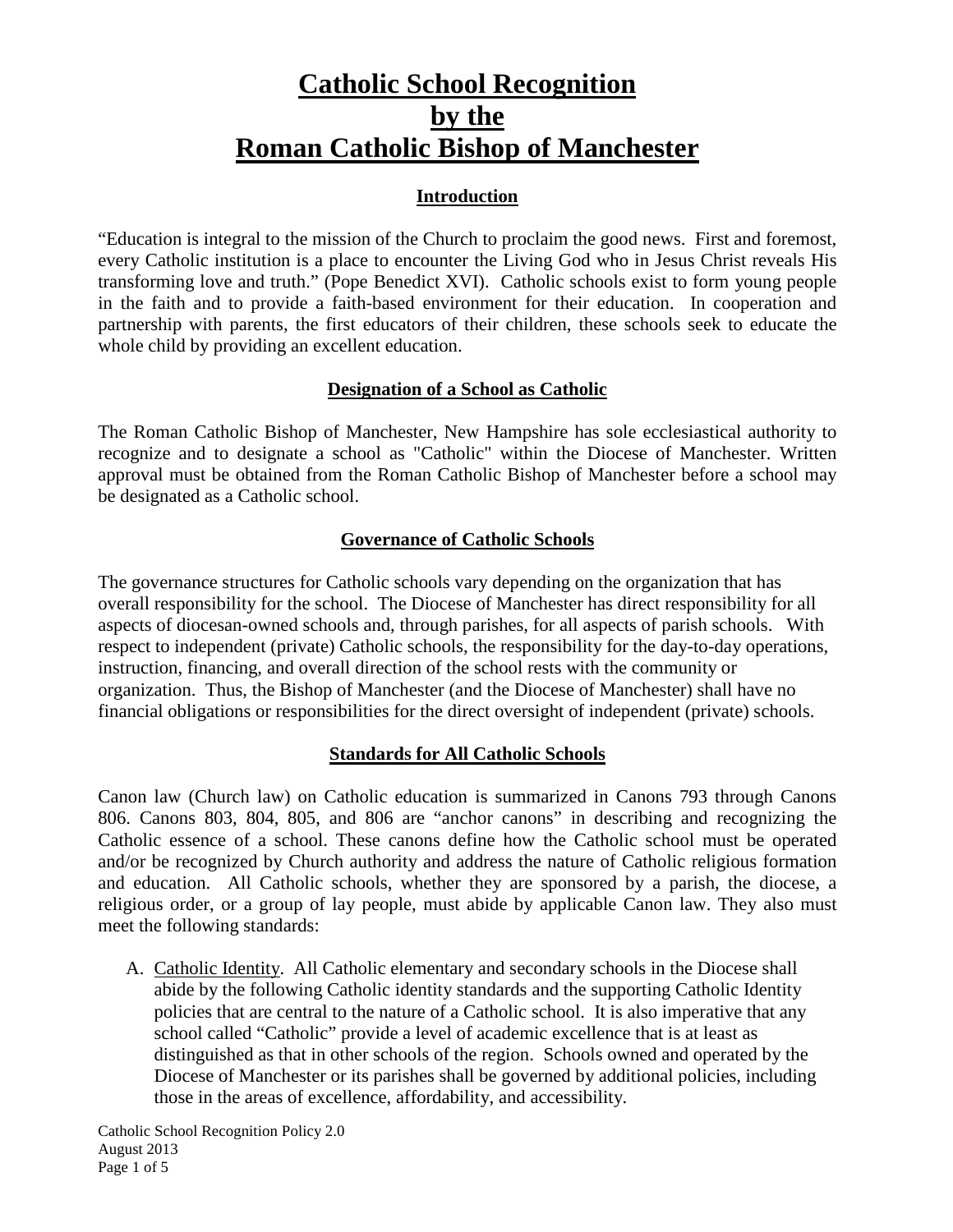- 1. Communion and Cooperation with the Bishop. All Catholic schools shall have a formal and defined relationship with the Diocese and specifically with the Bishop, who has oversight of the teaching of the faith in all Catholic schools. These practices are the practical mechanism to maintain communion within the Church.
	- a. Mission. All Catholic schools shall have a written statement of mission and philosophy in accord with Church teachings.
	- b. Communion with the Local Church. All Catholic schools shall communicate, consult, and collaborate with all involved parties, particularly the appropriate diocesan offices, in an effort to ensure communion with the local Church.
	- c. Catholic Identity Review. All Catholic schools' religious education programs, sacramental life, and Catholic identity shall be reviewed by diocesan officials at least once every three years. Such review shall include submission of a written report by the school and a visit by diocesan officials.
	- d. Relationship with Local Pastors and Parishes. All Catholic schools shall maintain a close relationship with local pastors and parishes, particularly in the areas of religious education and sacramental life.
- 2. Appropriate Celebration of Sacramental Life. All Catholic schools shall adhere to all diocesan sacramental norms and policies to ensure the development of an authentic spiritual and sacramental life for students.
	- a. Spiritual Formation. All Catholic schools shall provide appropriate occasions for prayer, liturgical worship, and the celebration of the Sacraments of Reconciliation and the Eucharist to ensure religious instruction and spiritual formation of students.
	- b. Religious Instructions and Worship Attendance. All Catholic schools are places of faith formation and all Catholic school students, regardless of religious background, shall attend school prayer and worship services, and they shall fully participate in religious instruction. All Catholic students are expected to fulfill the serious obligation of attending regular Sunday Mass at their home parish and to receive frequently the Sacraments of Reconciliation and the Eucharist, once they are eligible.
	- c. Sacramental Norms. All Catholic schools shall adhere to the sacramental norms and policies of the Diocese, and shall respect local parishes as the sacramental home for parents, students, and all parishioners.
	- d. Sacramental Space. The celebration of the sacraments in all Catholic schools shall occur in spaces that are appropriate and suitable for authentic worship.
	- e. Sacramental Celebration. First Reconciliation, First Communion, and Confirmation shall be celebrated in the parish that the student's family attends. Pastors may allow exemptions to this policy for good cause.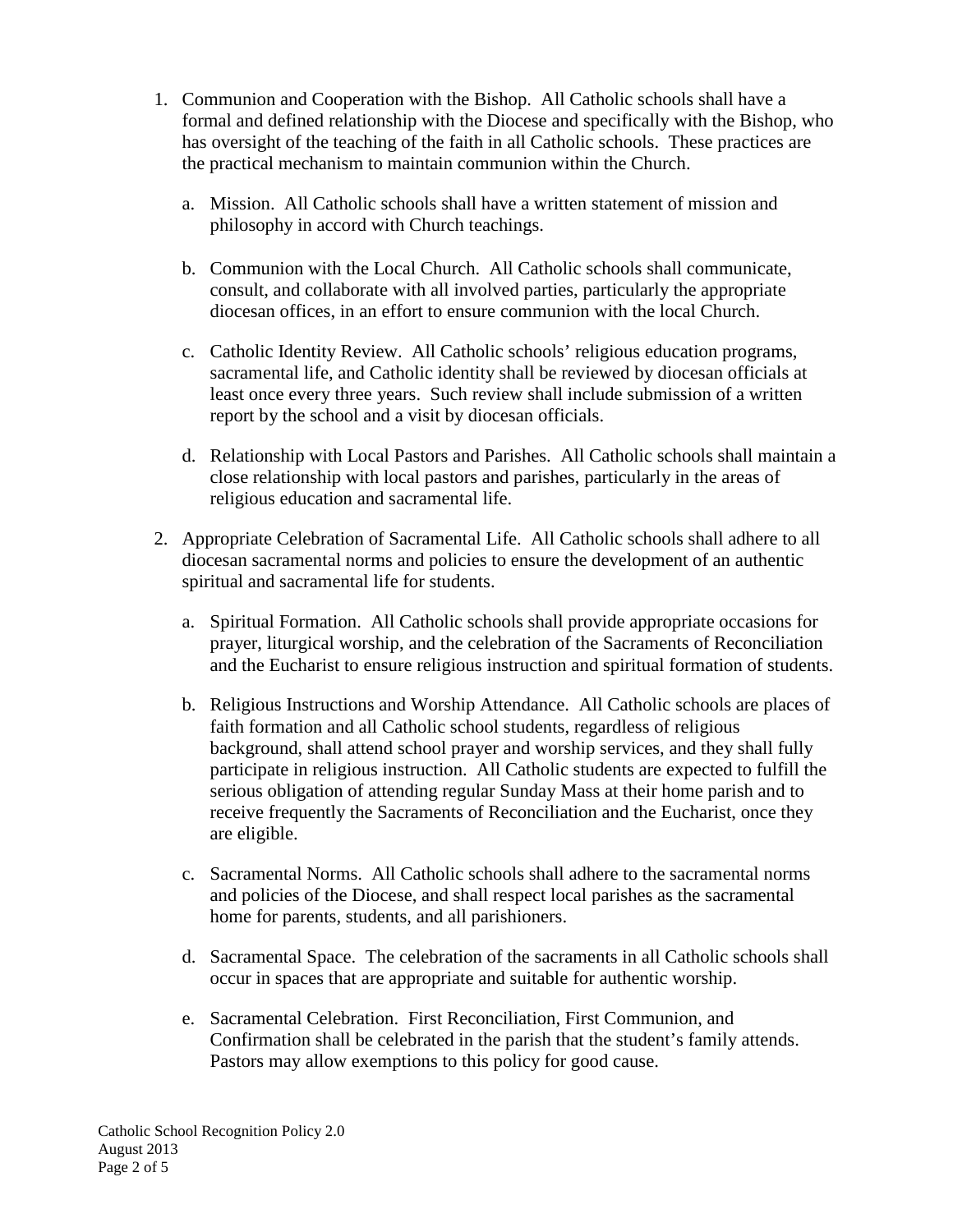- f. Prayer Life. Regular prayer and devotions shall be standard practice in all Catholic schools. The school day shall begin and end with prayer taken from our Catholic treasury of prayers, and all meals are to be blessed.
- 3. Teaching the Faith. All Catholic schools shall adhere to all diocesan policies regarding religious education to ensure that the faith is effectively and authentically taught in the school.
	- a. Oversight of the Bishop. All Catholic schools shall conform in all matters of religious education to the oversight of the Bishop.
	- b. Teaching of Religion. The teaching of religion in all Catholic schools shall be subject to the same standards of professionalism and excellence as all subjects in the school to include, but not be restricted to, allocation of resources, teacher professional development, evaluation, assessment, and hours of instruction.
	- c. Religious Education Foundation. The religious education program of all Catholic schools shall have as its foundation the *Catechism of the Catholic Church,* the *United States Catholic Catechism for Adults*, the *General Directory of Catechesis,* and the *National Directory of Catechesis*. They shall also follow national and diocesan directives. These programs shall conform to the religion curriculum of the Diocese of Manchester.
	- d. Religion Teachers. All religion teachers shall be practicing Catholics, qualified to teach religion by the Diocese. They shall have a deep knowledge of and a desire to hand on the authentic doctrine of the Church and live as authentic witnesses to the faith.
- 4. Environment and Catholic Identity. Catholic identity shall be present and explicit in all aspects of all Catholic schools, including the school's mission statement. The school presents evidence of clear commitment to witness the faith in all activities. The entire school shall be permeated with the Spirit of the Gospel for the effective formation and faith development of students.
	- a. Principals and Catholic Identity. All principals or chief administrators shall be practicing Catholics who uphold the teaching of the faith and are committed to Catholic education that is academically excellent and rooted in Gospel values.
	- b. Teachers and School Staff. Catholic teachers and Catholic staff shall be hired whenever possible. Administrators, faculty, and staff shall be qualified, supportive of the teachings of the Church, and imbued with a strong sense of the mission of Catholic schools. They shall act in ways that promote the best interests of the Church and do not violate the principles or tenets of the Catholic faith. All staff shall be responsible for integrating Catholic identity and Church teaching across the curriculum and in all school activities.

All school administrators and all faculty members shall adhere to Catholic faith, teaching, and moral discipline, and shall not contradict the Catholic faith, teaching, and moral discipline either publicly or privately, and shall not harm communion with the Church.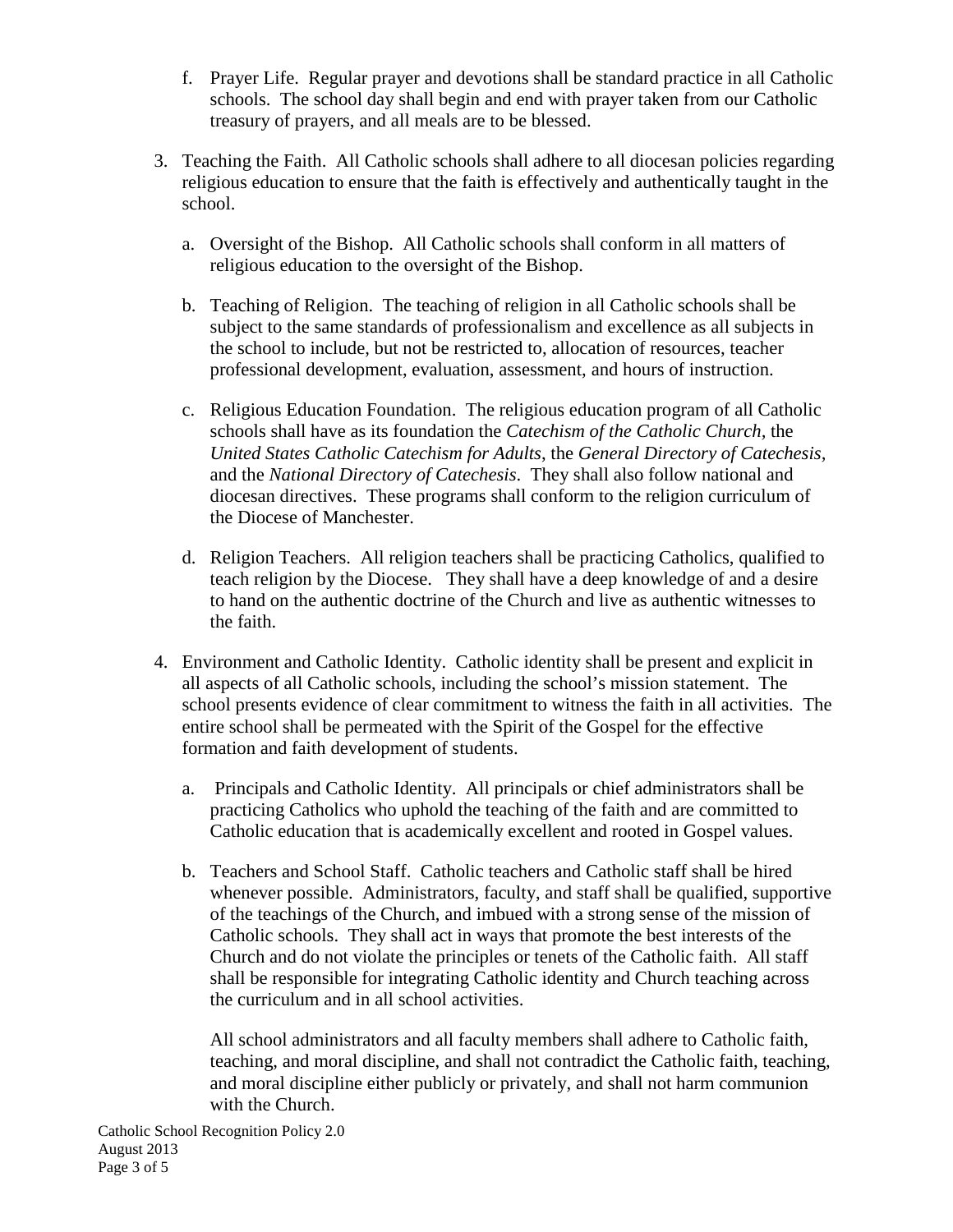- c. School Sponsored Guests and Activities. School sponsored guests, public statements, public events, and community activities of all Catholic schools shall not contradict the Catholic faith, teaching, and moral discipline, and shall not harm communion with the local Church.
- d. Fostering Vocations. All Catholic school communities shall regularly and as a matter of course promote and foster interest in, and respect for, all vocations, presenting vocations to religious life and to the priesthood as real life options for students.
- e. Social Justice. The life of Catholic schools shall reflect the Catholic Church's teaching on social justice and shall witness service to others. The Catholic Church's teaching on ecumenism shall be fostered.
- f. Child Safety and Protection. Diocesan and parish Catholic schools shall comply with the Code of Ministerial Conduct and the Policy for the Protection of Children and Young People. All other Catholic schools shall adopt policies with respect to the protection of children and young people that comply with state law.
- B. Academic Excellence. Academic excellence is central to the mission of all Catholic schools.
- C. Compliance with State Standards. All Catholic schools shall adhere to the state standards for non-public schools as established by the State of New Hampshire and its Department of Education, including the standards and requirements for non-public schools regarding safety and attendance.

# **Procedures for Recognition**

A school that seeks recognition by the Bishop of Manchester as a "Catholic" school must submit to the Superintendent of Schools of the Diocese of Manchester documentation regarding how the school will adhere to the standards on Catholic identity, academic excellence, and the state standards set forth above. Included with the school's application should be the following documents:

- 1. A letter requesting that the Roman Catholic Bishop formally recognize the School as "Catholic." Included in this request must be a statement that the owners, board of trustees, or other governing body agree to safeguard the prerogatives of the Bishop as delineated in the Code of Canon Law, including, but not limited to, Catholic identity and religious education. The letter must also be signed by and reflect the agreement of the governing body of the school to comply with the document entitled "Catholic School Recognition by the Roman Catholic Bishop of Manchester," as amended from time to time.
- 2. A copy of the civil Articles of Agreement or Incorporation of the school and/or its governing body.
- 3. A copy of the Constitution and/or By-laws of the school and/or its governing body.
- 4. A copy of statutes or any other governing documents of the school.